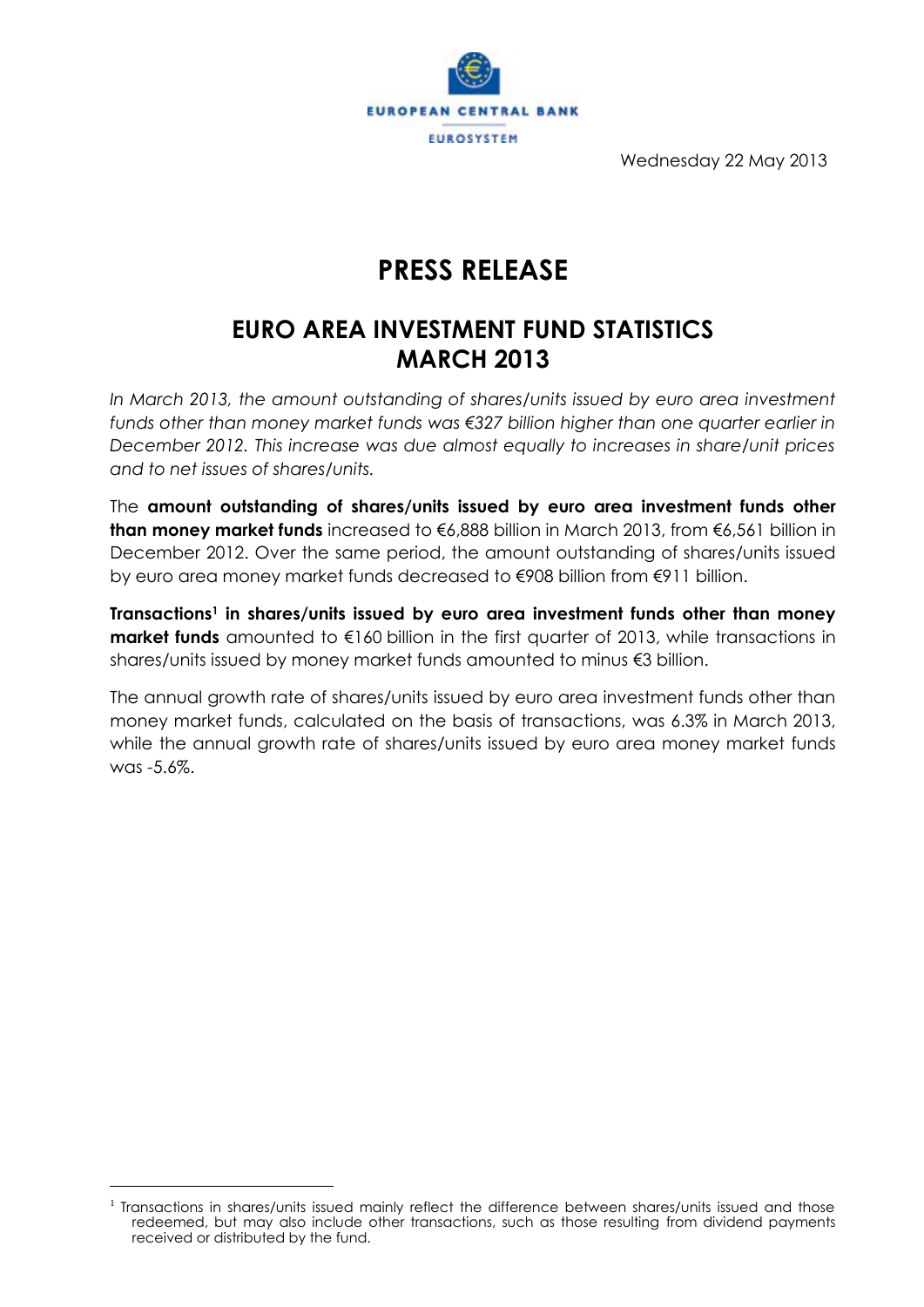### **Shares/units issued**

|                             | 2012           |                |                |                | 2013           |                |        |        |
|-----------------------------|----------------|----------------|----------------|----------------|----------------|----------------|--------|--------|
|                             |                |                |                |                |                | Q <sub>1</sub> |        |        |
|                             | Q <sub>1</sub> | Q <sub>2</sub> | Q <sub>3</sub> | Q <sub>4</sub> | Q <sub>1</sub> | Jan.           | Feb.   | Mar.   |
| Investment funds other than |                |                |                |                |                |                |        |        |
| money market funds:         |                |                |                |                |                |                |        |        |
| Amount outstanding          | 6,075          | 6,077          | 6,348          | 6,561          | 6,888          | 6,626          | 6,742  | 6,888  |
| Transactions                | 96             | 36             | 77             | 123            | 160            | 60             | 46     | 54     |
| Annual growth rate (%)      | 1.2            | 0.7            | 2.8            | 5.5            | 6.3            | 6.1            | 6.2    | 6.3    |
| Money market funds:         |                |                |                |                |                |                |        |        |
| Amount outstanding          | 957            | 969            | 942            | 911            | 908            | 895            | 899    | 908    |
| Transactions                | 28             | -5             | -24            | -22            | -3             | -3             | -1     |        |
| Annual growth rate (%)      | 1.7            | 3.4            | 1.2            | $-2.6$         | $-5.6$         | $-3.2$         | $-3.6$ | $-5.6$ |

*of the period, transactions during the period)*

Regarding the **assets of euro area investment funds other than money market funds**, the annual growth rate of securities other than shares was 9.5% in March 2013, with transactions amounting to €82 billion during the first quarter. In the case of shares and other equity the corresponding annual growth rate was 2.0%, with first-quarter transactions of €34 billion. For holdings of investment fund shares/units the annual growth rate was 7.7%, with first-quarter transactions of €33 billion.

In terms of the **breakdown by investment policy**, the annual growth rate of shares/units issued by bond funds was 11.3% in March 2013. Transactions in shares/units issued by bond funds amounted to €55 billion in the first quarter of 2013. In the case of equity funds, the corresponding annual growth rate was 2.4%, with first quarter transactions of €43 billion. For mixed funds, the corresponding figures were 5.8% and €49 billion.

Regarding the **assets of euro area money market funds**, the annual growth rate of securities other than shares was -6.8% in March 2013, with transactions amounting to €12 billion during the first quarter (within this item, the transactions in securities issued by euro area residents were €14 billion); for deposit and loan claims the annual rate of change was -0.4% and transactions during the first quarter equalled minus €6 billion.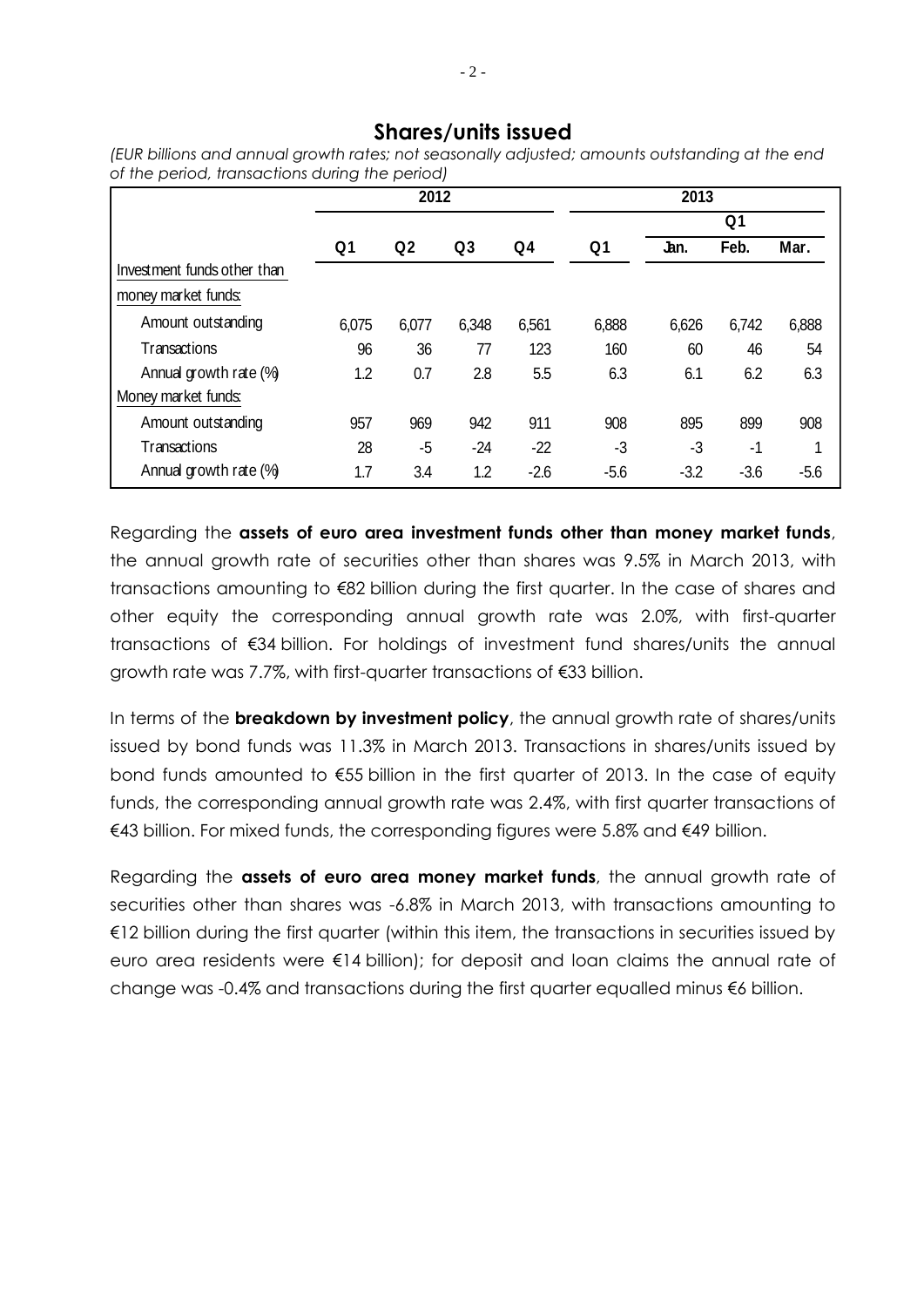#### *Notes*

- *Money market funds are presented separately in this press release since they are classified in the monetary financial institutions sector within the European statistical framework, while other types of investment fund are classified in the other financial intermediaries sector.*
- *Further predefined tables, statistical data and methodological notes, as well as the advance release calendar, are available in the "Statistics" section of the ECB's website under "Euro area investment fund statistics" [\(http://www.ecb.europa.eu/stats/money/funds/html/index.en.html](http://www.ecb.europa.eu/stats/money/funds/html/index.en.html)) and "The balance sheets of monetary financial institutions" [\(http://www.ecb.europa.eu/stats/money/aggregates/bsheets/html/index.en.html\)](http://www.ecb.europa.eu/stats/money/aggregates/bsheets/html/index.en.html).*

#### **European Central Bank**

Directorate General Communications and Language Services Press and Information Division Kaiserstrasse 29, D-60311 Frankfurt am Main Tel.: +49 69 1344 7455, Fax: + 49 69 1344 7404 Internet: http://www.ecb.europa.eu

**Reproduction is permitted provided that the source is acknowledged.**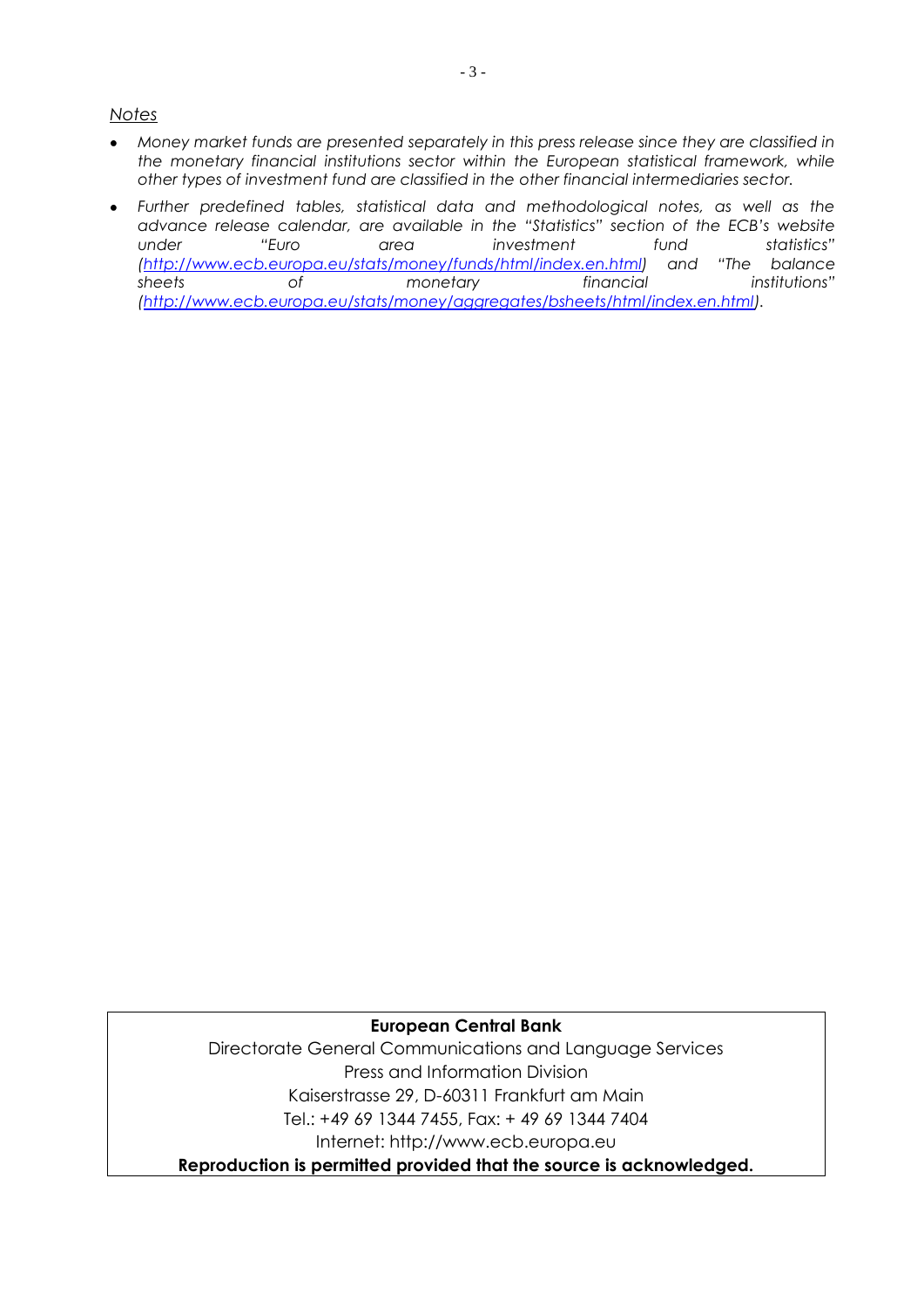## **Table 1 Assets and liabilities of euro area investment funds**

(EUR billions and annual percentage changes; not seasonally adjusted; amounts outstanding at the end of the period; transactions and other changes during the period)

|                                                                                                                                     | 2012 Q4              | 2013 Q1              |                                  |                  |                             |                                 |  |
|-------------------------------------------------------------------------------------------------------------------------------------|----------------------|----------------------|----------------------------------|------------------|-----------------------------|---------------------------------|--|
|                                                                                                                                     | Amount               | Amount               | Change in                        | Transactions     | Other changes <sup>1)</sup> | Annual                          |  |
|                                                                                                                                     | outstanding          |                      | outstanding   amount outstanding |                  |                             | percentage change <sup>2)</sup> |  |
| Investment funds other than money market funds                                                                                      |                      |                      |                                  |                  |                             |                                 |  |
| <b>Assets</b>                                                                                                                       |                      |                      |                                  |                  |                             |                                 |  |
| Deposits and loan claims                                                                                                            | 473                  | 502                  | 30                               | 29               | $\mathbf{1}$                | 8.4                             |  |
| Securities other than shares<br>Issued by euro area residents<br>Issued by non-euro area residents                                  | 2967<br>1623<br>1344 | 3069<br>1632<br>1438 | 102<br>8<br>94                   | 82<br>9<br>73    | 20<br>$-1$<br>21            | 9.5<br>4.4<br>16.2              |  |
| Shares and other equity<br>Issued by euro area residents<br>Issued by non-euro area residents                                       | 1986<br>722<br>1265  | 2140<br>738<br>1402  | 154<br>16<br>138                 | 34<br>$-5$<br>39 | 120<br>21<br>99             | 2.0<br>$-2.5$<br>4.7            |  |
| Investment fund shares/units (incl. money market fund shares)<br>Issued by euro area residents<br>Issued by non-euro area residents | 961<br>830<br>132    | 1024<br>888<br>136   | 63<br>58<br>$\overline{4}$       | 33<br>34<br>$-1$ | 30<br>25<br>5               | 7.7<br>10.6<br>$-7.8$           |  |
| Non-financial assets                                                                                                                | 246                  | 247                  | $\mathbf{0}$                     | $\mathbf{1}$     | $\mathbf{0}$                | 2.9                             |  |
| Other assets                                                                                                                        | 540                  | 616                  | 75                               | 54               | 22                          | $-2.5$                          |  |
| <b>Liabilities</b>                                                                                                                  |                      |                      |                                  |                  |                             |                                 |  |
| Investment fund shares/units                                                                                                        | 6561                 | 6888                 | 327                              | 160              | 167                         | 6.3                             |  |
| Loans and deposits received                                                                                                         | 144                  | 156                  | 12                               | 13               | $-1$                        | 25.4                            |  |
| Other liabilities                                                                                                                   | 470                  | 555                  | 85                               | 59               | 26                          | $-4.1$                          |  |
| <b>Total</b>                                                                                                                        | 7175                 | 7598                 | 424                              | 232              | 192                         | 5.9                             |  |
| <b>Money market funds</b>                                                                                                           |                      |                      |                                  |                  |                             |                                 |  |
| <b>Assets</b>                                                                                                                       |                      |                      |                                  |                  |                             |                                 |  |
| Deposits and loan claims                                                                                                            | 162                  | 159                  | $-3$                             | -6               | 3                           | $-0.4$                          |  |
| Securities other than shares<br>Issued by euro area residents<br>Issued by non-euro area residents                                  | 701<br>409<br>292    | 710<br>436<br>275    | 9<br>27<br>$-17$                 | 12<br>14<br>$-3$ | $-2$<br>13<br>$-15$         | $-6.8$<br>$-3.0$<br>$-11.8$     |  |
| Shares and other equity                                                                                                             | $\mathbf{1}$         | -1                   | $\mathbf{0}$                     | $\boldsymbol{0}$ | $\theta$                    | $-35.0$                         |  |
| Money market fund shares/units                                                                                                      | 50                   | 49                   | $-2$                             | $-2$             | $\mathbf{0}$                | 8.7                             |  |
| Other assets                                                                                                                        | 9                    | $10\,$               | $\mathbf{1}$                     | $\mathbf{1}$     | $\boldsymbol{0}$            | $-26.9$                         |  |
| <b>Liabilities</b>                                                                                                                  |                      |                      |                                  |                  |                             |                                 |  |
| Money market fund shares/units                                                                                                      | 911                  | 908                  | $-3$                             | $-3$             | $\,1$                       | $-5.6$                          |  |
| Loans and deposits received                                                                                                         | $\mathbf{1}$         | $\sqrt{5}$           | $\mathfrak{Z}$                   | $\mathfrak{Z}$   | $\mathbf{0}$                | 96.4                            |  |
| Other liabilities                                                                                                                   | 11                   | 16                   | 5                                | 5                | $\mathbf{0}$                | $-26.9$                         |  |
| <b>Total</b>                                                                                                                        | 923                  | 929                  | $\sqrt{6}$                       | 6                | $\mathbf{1}$                | $-5.8$                          |  |

Source: ECB.

1) Other changes consist of revaluations due to price and exchange rate changes, as well as statistical reclassifications. 2) Annual percentage changes are calculated on the basis of transactions.